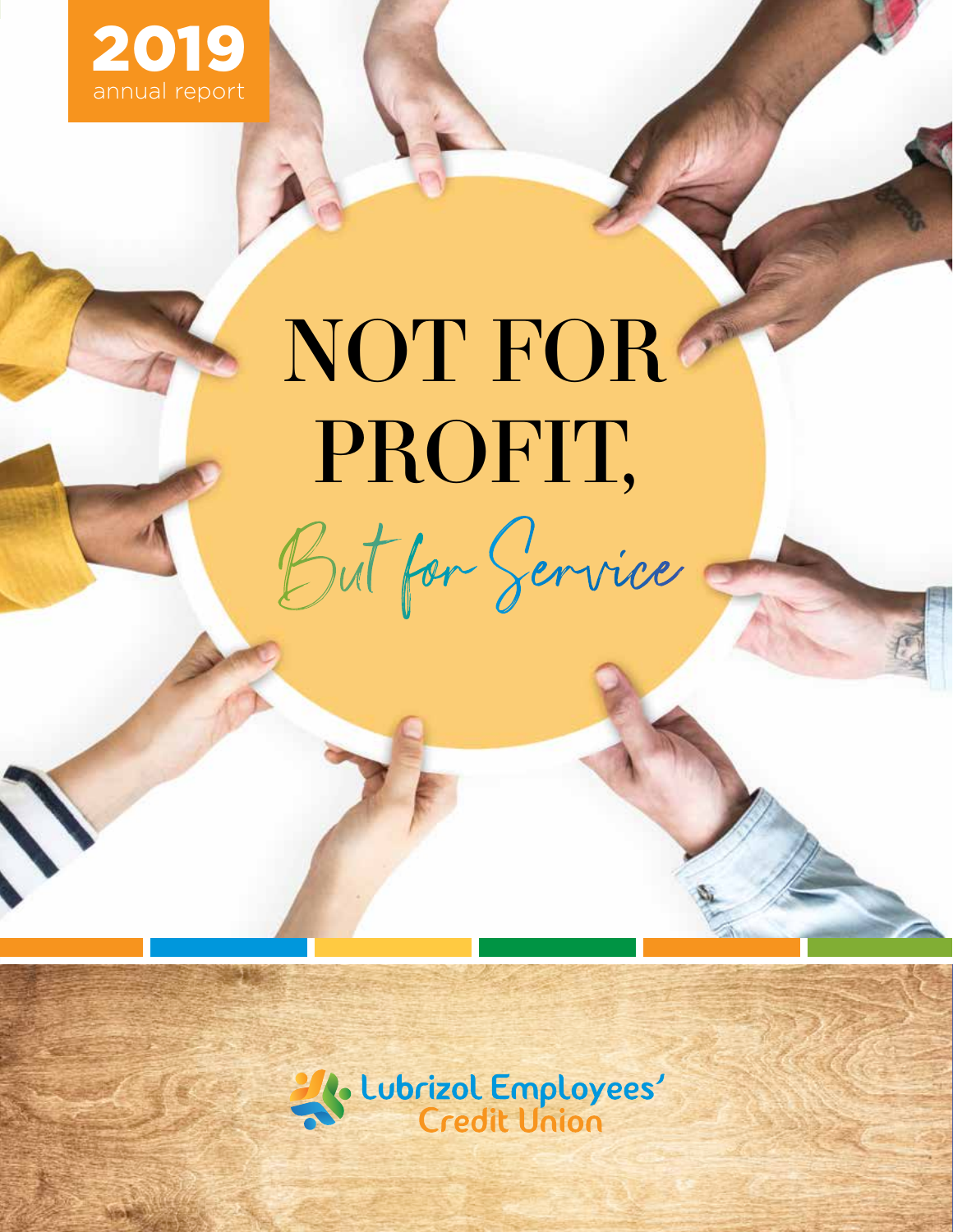Chairman's Report

We want to celebrate another successful year! Your credit union continues to improve and make positive changes. We are financially strong and competitive in an environment of much larger credit unions and banks. We continue to grow and want to thank you, the members, for your strong support. We are successful because of our members, a fantastic staff and a dedicated group of volunteers and Board of Directors.

Overall, the number of credit unions is decreasing, but the total number of members and credit union assets are increasing. This means that the number of small credit unions is declining and the number of larger credit unions is increasing. It is more and more challenging to be competitive in this environment. Through these challenging times, your credit union is not only surviving, but we are thriving quite well.

### Membership

We have a very strong, active membership and an experienced staff that strives to serve our members.

We continue to grow our membership.

In 2019, membership increased by 98 and totaled 3,182 at year-end. Home banking members increased by 196 and totaled 2,357 at year-end. Bill pay members increased by 28 and totaled 260 at year-end. Home banking and bill pay is FREE to members.

Our field of membership has the potential to increase with the primary member, Lubrizol employees, and ALL relatives. Recruit a relative! We have some of the lowest interest rates on loans and plenty of money to loan. Check with Emma and Anita for a new or used auto, truck, boat, RV, signature, real estate loan or home equity loan.

### 2019 Highlights

We are proud of the accomplishments that we have made in the past year. Some of the major ones include:

- Now offering home equity loans
- Completed credit card upgrade to offer credit card rewards and higher security with EMV
- Initiated an LZECU quarterly plant e-letter to reach non-member employees
- Mobile wallets with Apple Pay®, Samsung® Pay and Google Pay™

### Welcome!

Tonight's meeting is the 66th Annual Meeting of *your* Lubrizol Employees' Credit Union.

- Improved reliability at Gate 14 ATM
- Began the process of a building remodel/rebuild to better serve members
- Increased loans, number of members and number of share draft accounts

### Your Credit Union Forward

Major goals for 2020 include:

- Select and begin work with Design/Build firm for building remodel/rebuild
- Install new ATM at credit union with EMV capability
- Increase membership through employees and their relatives
- Improve member and marketing communication

### **Strengths**

Your Lubrizol Employees' Credit Union remains very strong. Total assets had little change during 2019 and ended the year at \$45,893,954. Total loans increased 6.2% (\$1,397,730) and totaled a record \$23,828,032 at the end of the year. A total of \$424,766 was added to our capital during the year. Capital-to-asset ratio at the end of the year was very strong at 13.8%.

### **Summary**

Lubrizol Employees' Credit Union remains very strong. This is confirmed by the positive annual examination by the State of Texas Credit Union Department (TCUD). It is also confirmed by the positive annual audit received from our outside auditor, who examines the financials each year. We have always strived to be the BEST credit union in the State of Texas. Each year, your credit union continues to improve and grow.

Our goal is for LZECU to be your PRIMARY financial institution. We have a large offering of products and services to meet your financial needs. With our strong and supportive membership, an exceptional staff led by Rose and a group of dedicated volunteers, we are positioned for continued growth and improvement.

In closing I want to recognize our exceptional staff: Rose, Susie, Emma, Hedda, Agatha, Charlie, Monica, Michele and Anita.

On behalf of your Board of Directors.

Rich Miller Chairman of the Board

### Supervisory Committee's Report

Appointed by the Board, the role of the Supervisory Committee is to perform audit oversight on behalf of the Board of Directors.

This Supervisory Committee is responsible for ensuring that the credit union meets required financial reporting objectives and follows all necessary procedures to protect members' assets. The Committee employs certified public accountants to perform auditing, account verification and other work under its supervision. To carry out these responsibilities, the Supervisory

Committee completed two key activities in 2019:

- The Committee contracted A. John Weaver and Associates to conduct a comprehensive annual audit for the period ending December 31, 2018. Results of this audit indicate that proper practices and procedures are being followed and that accounting records accurately reflect operation of the credit union.
- The Committee completed a full verification of cash on hand at the

credit union for the 2019 calendar year. No discrepancies were found.

In accordance with Texas Finance Code, the Texas Credit Union Department conducted their annual examination of books and records for the period ending December 31, 2018. The Committee is pleased to report that Lubrizol Employees' Credit Union continues to operate in a financially sound manner and remains dedicated to serving its members.

James Garza Supervisory Committee Chairman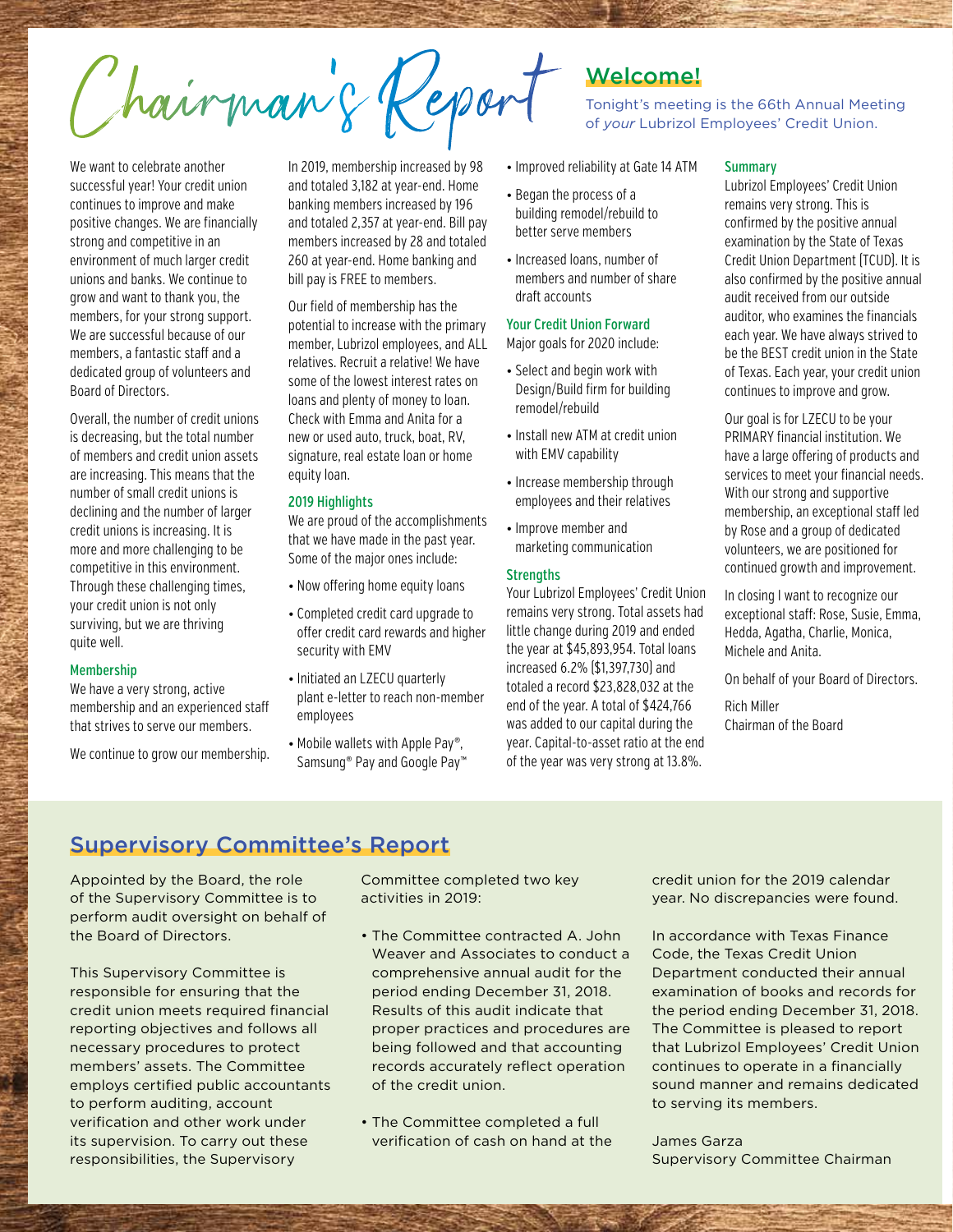## TREASURER'S REPORT

2019 was another successful year. LZECU remains fiscally sound and continues to perform as well or better than peer credit unions. Net Income for 2019 was 43% over plan and up 24.5% from 2018 to \$424,766. Total Assets remained stable year to year at \$45,893,954. Loan Balance increased 6.2% to \$23,828,032. \$250,495 was distributed to members in the form of dividends. Operating Expenses were within 0.09% of 2019's budget at \$1,377,660 (up 5.3% from 2018). The year-end Net Operating Expense Ratio of 2.11% remains well below peer of 2.48%. LZECU's Net Worth Ratio of 13.78% significantly outperforms peer of 11.97%.

LZECU remains committed to providing membership with tremendous value and service while planning financially for a strong and stable future. Market conditions, LZECU's investment profile, as well as key financial ratios are frequently evaluated to ensure stability and maximize member value and service. LZECU is well positioned to continue to provide membership with highquality and affordable financial services well into the future.

Joseph J. Morris Treasurer, LZECU

### **MISSION**

Our mission is to build lifelong relationships through family friendly service and provide beneficial, progressive financial services.

### CORE VALUES

- » Excellent Member Service
- » Honesty
- » Integrity
- » Trust & Respect internally & externally
- » Open/Candid with those we serve internally & externally

### VISION

Our vision is to be the financial services provider of choice, enriching the lives of our members and employees.

- » Safety/Soundness/ Financial Strength
- » "People Helping People" philosophy
- » Community
- responsibility

Adhering to our core values guides us to treat others with the courtesy and respect that we wish for ourselves. LZECU believes that through these actions we can achieve our primary goal of delivering an excellent member experience at all times.

| statement of<br>financial condition | 2019         | 2018         |
|-------------------------------------|--------------|--------------|
| <b>Assets</b>                       |              |              |
| Loans                               | \$23,828,032 | \$22,430,302 |
| Cash                                | \$2,896,381  | \$2,691,852  |
| Investments                         | \$18,003,642 | \$19,595,139 |
| Building & Land                     | \$45,016     | \$45,016     |
| <b>Other Fixed Assets</b>           | \$26,922     | \$19,715     |
| <b>Other Assets</b>                 | \$1,093,961  | \$1,114,326  |
| <b>Total Assets</b>                 | \$45,893,954 | \$45,896,350 |
| <b>Liabilities &amp; Equity</b>     |              |              |
| <b>Member Shares</b>                | \$39,092,068 | \$39,724,634 |
| Liabilities                         | \$471,598    | \$266,194    |
| Reserves                            | \$749,468    | \$749,468    |
| <b>Undivided Earnings</b>           | \$5,580,820  | \$5,156,054  |
| Total Liabilities & Equity          | \$45,893,954 | \$45,896,350 |
| income and expense statement        |              |              |
| Interest on Loans                   | \$1,234,862  | \$1,159,492  |
| Income from Investments             | \$482,213    | \$417,396    |
| Other Income                        | \$335,846    | \$316,200    |
| <b>Total Income</b>                 | \$2,052,921  | \$1,893,088  |
|                                     |              |              |
| <b>Operating Expenses</b>           | \$1,377,660  | \$1,308,337  |
| <b>Dividends</b>                    | \$250,495    | \$243,625    |
| <b>Total Expenses</b>               | \$1,628,155  | \$1,551,962  |
| <b>Net Income</b>                   | \$424,766    | \$341,126    |
| member statistics                   |              |              |
| <b>Total Members</b>                | 3,182        | 3,084        |
| <b>Total Share Draft Accounts</b>   | 1,708        | 1,599        |
| <b>Total IRAs</b>                   | 138          | 142          |
|                                     |              |              |
|                                     |              |              |

agenda

- » Ascertain Quorum
- » Minutes of Last Annual Meeting
- » Reports to the Membership
- » Elections
- » Unfinished Business
- » New Business
- » Door Prizes
- » Adjournment